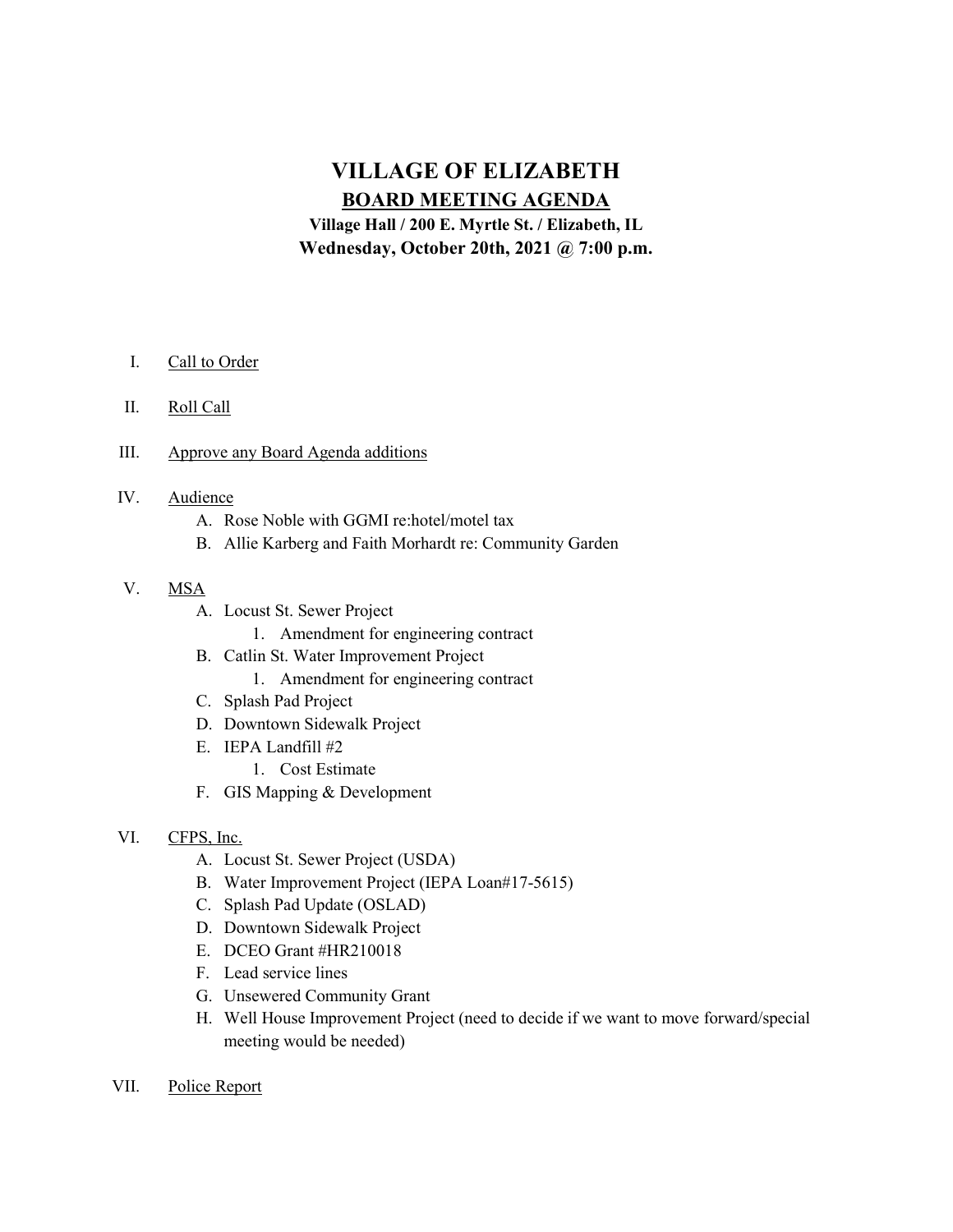## VIII. Minutes

A. Regular / September 2021

## IX. Consent Agenda

- A. Body Armour for Chief Cass (\$350)
- B. Estimate from Dubuque Glass for Village Hall front windows and front entrance door (\$16,900) to come from 01-11-8200
- C. Estimate from Dubuque Glass for the railing at Village Hall front ramp (\$1,681.20) to come from 01-11-8200
- D. Wifi Booster at Village Hall (\$229.50 for materials only)
- E. Approve paying for our portion of the NWSE's estimate for Fire Resistant Hallway double doors (total estimate is \$15,995, NWSE has applied for a 50% grant, VOE will pay 25% of the remaining balance with NWSE)
- F. Pay NWILED \$1,000 for dues (along with a letter from Mayor Dittmar explaining why we aren't paying the \$2,000 we typically do)
- G. Girls Volleyball Regional Program AD (\$72)
- H. Renew the Jo Daviess County Animal Control Contract at \$300/dog pick up

## X. Finances

- A. Treasurer's Report
- B. Payment of Bills
- C. Budget

#### XI. Committee Reports

- A. Public Works
	- 1. Discussion and possible action of an automatic closure gate at the sewer plant (Estimate from Overhead Door Co. for \$4,431)
	- 2. Exterior Beautification Grant for 214 W. Catlin St. (\$500)

# B. Administrative

- 1. Discussion and possible action to approve joining IMRF beginning December 1st, 2021 at a cost of \$1,244 (approx.) per month
- C. Economic Development

# XII. Attorney Comments

- A. 407 W. Catlin St.
- B. Amended Ordinance verbiage on 10-4-3 (Signs/Commercial & Industrial)

# XIII. Old Business (Other than Committee Mtg Minutes/Consent Agenda)

- A. COVID Heroes keys to the city
- B. Mapping Project